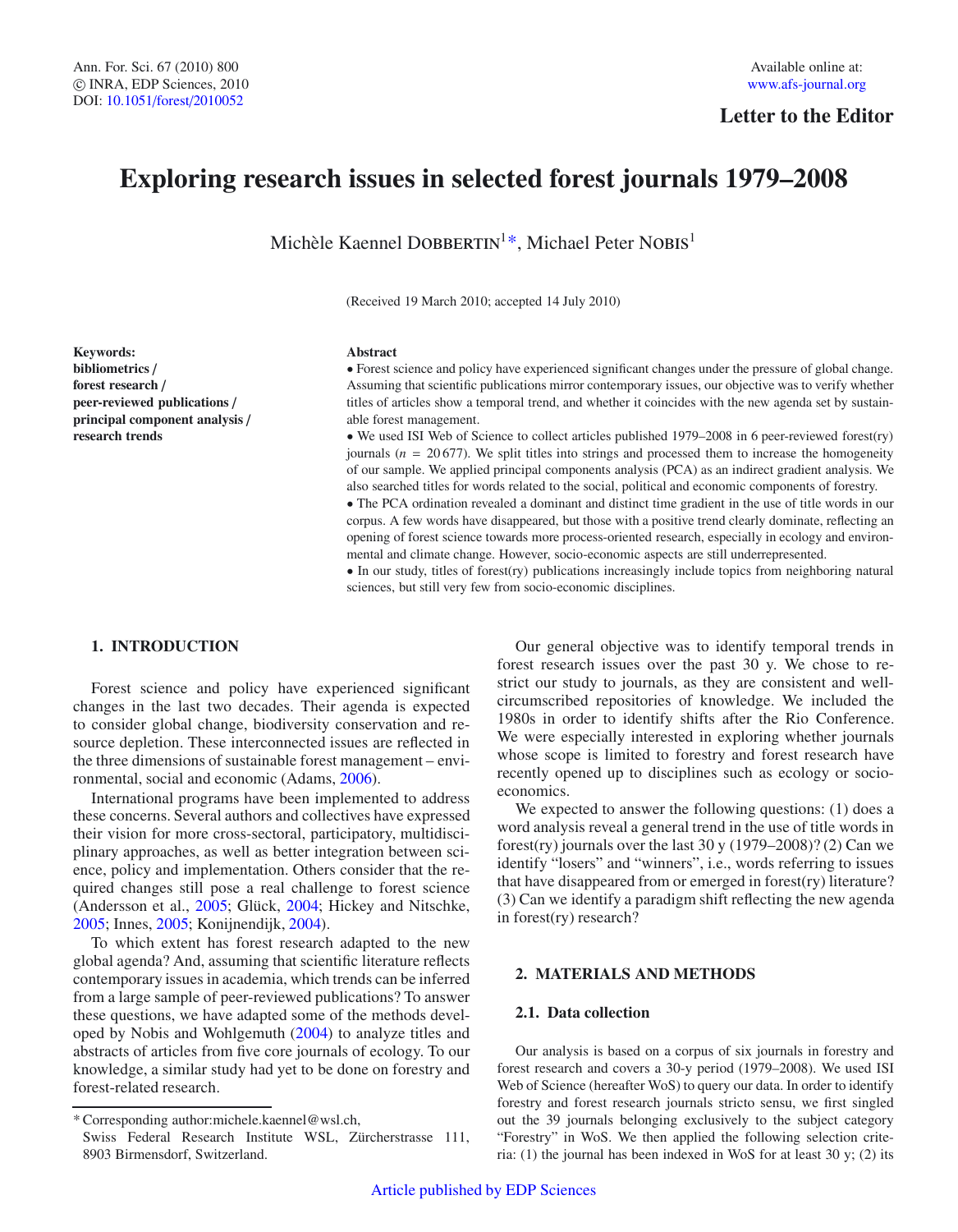impact factor in 2008 was above 0.918, which was the median impact factor for all journals of the category "Forestry"; (3) it has English titles. We excluded *Journal of Forestry* to avoid over-representation of single countries in authorship because 92% of the articles published in this journal had at least one US-American author. In the other selected journals, this figure reached at most 75% for a given country.

Our selection resulted in six journals: *Annals of Forest Science*, *Canadian Journal of Forest Research*, *Forest Ecology and Management* (=*FEM*), *Forest Science*, *Forest Pathology,* and *Forestry*. In 2008, their impact factors ranged between 1.225 and 2.110.

We used WoS to query titles ( $n = 20677$ ) of all articles published between 1979 and 2008 in these journals. During this period, the number of articles increased on average by 4.3% per year. In contrast the average number of words per title increased by only 0.8% per year.

#### **2.2. Data processing**

We first split titles into single strings  $(n = 286589)$  and stored these into a database. We unified British and American spellings, and singular and plural forms. We addressed the issue of compound words as follows: (a) we searched for hyphenated compound words made up of two words, such as "dead-wood"; (b) we searched for the same consecutive words "dead wood" and replaced the space by a hyphen; (c) we searched for the same compound word "deadwood" and split it into "dead-wood" (see Nobis and Wohlgemuth, [2004](#page-6-1) for detailed methodology).

All strings resulting from word processing are hereafter called "words". We filtered out stop-words, i.e., articles, prepositions or other words we considered not significant (see list in online Appendix 1 available at [www.afs-journal.org\)](www.afs-journal.org). Finally, we narrowed our sample to words appearing in at least 25 titles, without distinction by journal. The resulting data set contains 1207 unique title words corresponding to 125 679 occurrences in 6 journals  $\times$  30 y observations.

#### **2.3. Data analysis**

We applied principal components analysis (PCA) as an indirect gradient analysis to our data set in order to identify temporal gradients in the use of title words. As in Nobis and Wohlgemuth [\(2004](#page-6-1)), PCA was calculated based on the correlation matrix of log-transformed, relative title-word frequencies per year (average number of occurrences in 1000 title words per year, in order to take the steady annual increase in title numbers and number of words per title into account). In a second step, we focused on the 150 title words that correlate best with the axes of the detected data structure that was interpreted as time gradient. These 150 words are hereafter called "trend words". PCA was calculated using CANOCO 4.5 software (ter Braak and Šmilauer, [2002](#page-6-2)).

Since our PCA-approach cannot highlight uncorrelated or absent words, or words with a low number of occurrences (in our case, less than 25 occurrences in titles), we examined a few words that did *not* appear among the 150 trend words, and that we selected subjectively. In particular we searched the unprocessed titles for 15 words related to the social, political and economic aspects of forestry ("community", "conflict", "econometric", "economic\*", "financial\*", "governance", "investment", "market", "owner", "participat\*", "recreation", "society", "socio-economic",

"stakeholder", and "stewardship", including plural of all nouns). "Community" appeared in 312 titles but we filtered out 284 titles where it was used in an ecological context instead of its sociological meaning.

#### **3. RESULTS**

The main data structure in relative title-word frequencies between publication years is displayed as ordination biplot in Figure [1.](#page-2-0) The distinct horseshoe effect of the two main ordination axes expresses a dominant gradient in the data from the first quadrant Q1 (years 1979–1983) to the last quadrant Q4 (years 1999–2008). This gradient clearly represents a time gradient and the first two PCA axes account together for 32.1% of the variation in the data. The neighborhood of the publication years represents the time period where the relative frequencies of these trend words are highest.

Table [I](#page-2-1) presents the 150 trend words numbered in ascending order according to their angular position in the four quadrants. We define "losers" as the trend words in quadrants Q1 and Q2, while "winners" are trend words in Q3 and Q4. We then extracted the 50 "strongest" trend words, i.e., those most strongly correlated with the first two PCA-axes (bold face in Tab. [I\)](#page-2-1). Among these, only 12 are losers (see examples in Fig. [2A](#page-3-0)), whereas 38 are winners (examples in Fig. [2B](#page-3-0)).

Among the 15 words we deliberately looked for, only "economic", "financial", "investment" and "market" occurred more than 25 times in the processed titles, and none of them was a trend word. Counts in unprocessed titles showed that "governance" or "participative" were even completely absent.

#### **4. DISCUSSION**

The PCA ordination reveals a dominant and distinct time gradient in the use of title words in our corpus of journals. It allowed us to identify words with either negative (losers) or positive (winners) trends, and to quantify these trends in order to focus on the trend words with the highest correlation with the detected data structure. Hereafter we discuss several groups of winners and losers that we consider representative of changes in forest(ry) research issues or approaches.

# **4.1. Losers**

Losers can be interpreted as indicators of decreasing relevance of research issues. One striking example is "SO-2", which has not been mentioned in titles in our corpus since 1996. This turning point occurred a few years after the critical acid loads in Europe had been reduced to less alarming levels (Hettelingh et al., [2005;](#page-5-5) online Appendix B1 available at [www.afs-journal.org\)](www.afs-journal.org) and after the acid rain and forest dieback debate had receded in Europe and North America.

In contrast, other words may have fallen off because they have become too trivial as titles have gained in informativeness, as is the case when a research field matures (White and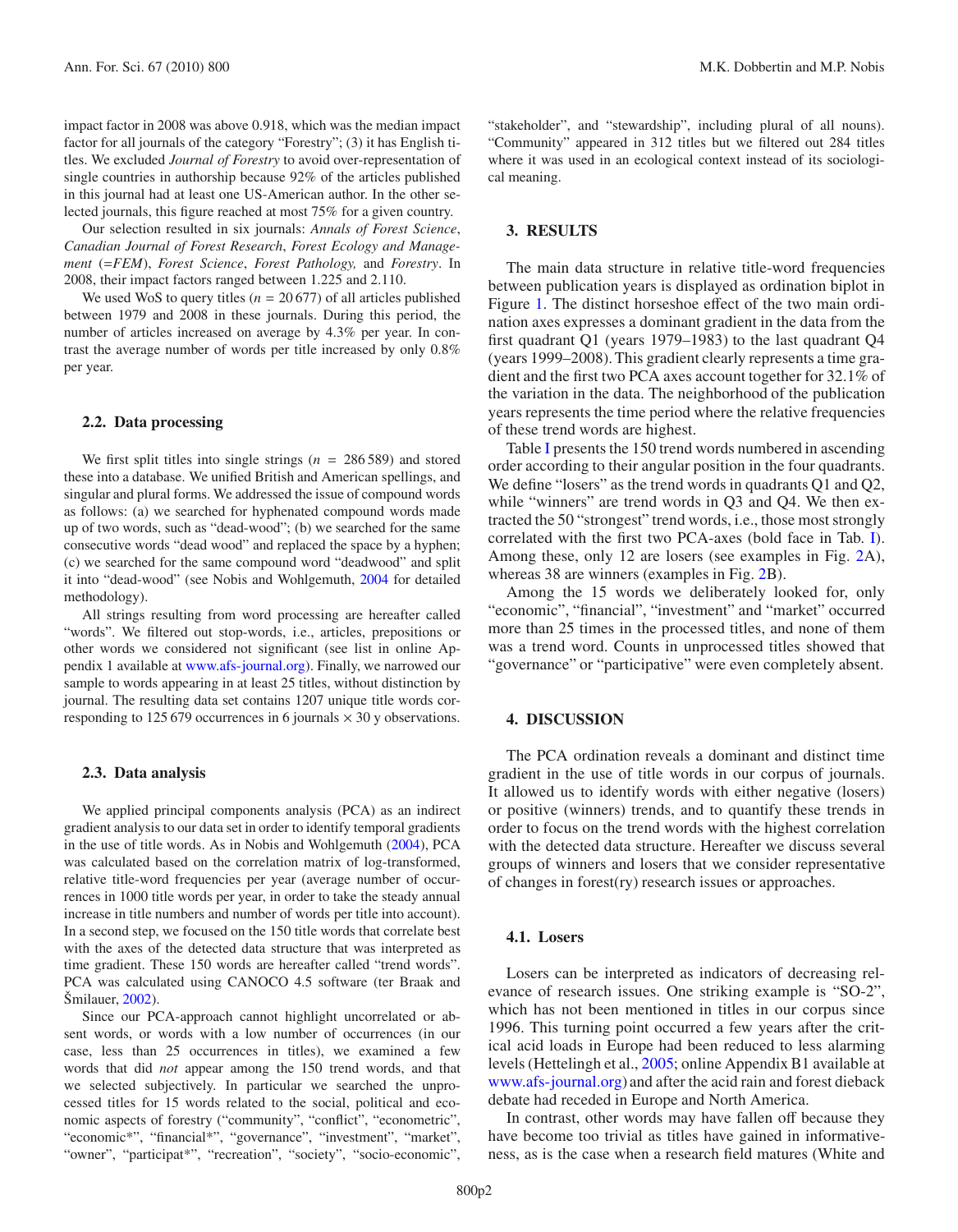

<span id="page-2-1"></span><span id="page-2-0"></span>**Figure 1.** PCA biplot using log-transformed, relative counts of title words per year. The first and the second PCA axes accumulate 25.6% and 6.5% of total variance, respectively. Numbers refer to 150 best fitting title words as listed in Table [I.](#page-2-1)

**Table I.** List of 150 trend words: the 50 most important words, i.e., with the highest correlation, are in bold.

| Q1             |                        | 36     | <b>PINE-SEEDLINGS</b> | Q4      |                          | 111     | <b>DEBRIS</b>           |
|----------------|------------------------|--------|-----------------------|---------|--------------------------|---------|-------------------------|
| $\mathbf{1}$   | <b>IDAHO</b>           | 37     | <b>IN-VITRO</b>       | $72**$  | <b>IMPACT</b>            | 112     | COARSE-WOODY            |
| $\overline{2}$ | <b>CONTINUOUS</b>      | 38     | VOLUME                | $73**$  | <b>BOREAL</b>            | 113     | <b>EDGE</b>             |
| 3              | <b>FOMES-ANNOSUS</b>   | 39     | <b>NEEDLE</b>         | 74      | <b>TOOL</b>              | 114     | MANAGEMENT              |
| $4 *$          | SEASONAL-CHANGES       | $40**$ | <b>SEEDLING</b>       | 75      | <b>CANADA</b>            | 115     | <b>BRAZILIAN</b>        |
| 5              | <b>WHITE</b>           | $41 *$ | LEAF                  | 76      | COSTA-RICA               | 116     | <b>PORTUGAL</b>         |
| 6 *            | <b>WEIGHT</b>          | 42     | PHOTO-SYNTHESIS       | 77      | <b>FOREST-MANAGEMENT</b> | 117     | AMAZON                  |
| $\overline{7}$ | COTTON-WOOD            | 43     | <b>YOUNG</b>          | 78      | TREE-GROWTH              | $118 *$ | <b>IMPLICATION</b>      |
| 8              | <b>SYMPTOM</b>         | 44     | <b>GROWTH</b>         | 79      | <b>HETEROGENEITY</b>     | 119     | ABUNDANCE               |
| $\overline{9}$ | <b>CANKER</b>          | 45     | <b>STOMATAL</b>       | $80*$   | <b>USING</b>             | 120     | <b>SPAIN</b>            |
| 10             | <b>BARK</b>            | 46     | <b>NUTRIENT</b>       | 81      | <b>NOTHOFAGUS</b>        | 121     | SOIL-CARBON             |
| 11             | <b>OCCURRENCE</b>      | $47 *$ | <b>WATER-RELATION</b> | $82*$   | <b>SPATIAL</b>           | 122     | CORK-OAK                |
| 12             | <b>DISEASE</b>         | 48     | <b>BUD</b>            | $83*$   | LOCAL                    | 123     | <b>CHINA</b>            |
| 13             | PINE-BEETLE            | 49     | LOBLOLLY-PINE         | 84      | <b>FIRE</b>              | 124     | <b>SYLVATICA</b>        |
| 14             | ROOT-ROT               | 50     | SEED-ORCHARD          | 85      | <b>VEGETATION</b>        | 125     | <b>LINKING</b>          |
| 15             | PINUS-RESINOSA         |        |                       | 86      | CASE-STUDY               | 126     | <b>SEQUESTRATION</b>    |
| 16             | <b>MONOTERPENE</b>     | Q3     |                       | $87 *$  | <b>DIVERSITY</b>         | 127     | SUB-BOREAL              |
| 17             | CONE                   | 51     | <b>TEMPORAL</b>       | 88      | GAP                      | 128     | SILVICULTURAL           |
| 18             | WHITE-PINE             | 52     | CHANGE                | 89      | EUCALYPTUS-GLOBULUS      | 129     | SUB-TROPICAL            |
| 19             | <b>FORMATION</b>       | 53     | <b>TROPICAL</b>       | 90      | QUERCUS-SUBER            | 130     | <b>RECRUITMENT</b>      |
| 20             | <b>DORMANCY</b>        | 54     | <b>TREE-SPECIES</b>   | 91      | <b>DISTURBANCE</b>       | 131     | <b>ABIES</b>            |
| 21             | <b>MISTLETOE</b>       | 55     | CENTRAL               | 92      | <b>MANAGED</b>           | $132 *$ | <b>LANDSCAPE</b>        |
| 22             | CAUSED                 | $56*$  | RAIN-FOREST           | 93      | <b>FOREST</b>            | 133     | <b>BUFFER</b>           |
| 23             | ECTOMYCORRHIZAE        | 57     | <b>REGENERATION</b>   | 94      | <b>USA</b>               | 134     | DEAD-WOOD               |
| 24             | <b>WESTERN-HEMLOCK</b> | 58     | <b>ASSESSMENT</b>     | 95      | ANTHROPOGENIC            | 135     | <b>RESTORATION</b>      |
| 25             | $SO-2$                 | 59     | <b>EUROPEAN</b>       | 96      | <b>BIRD</b>              | 136     | <b>FOREST-LANDSCAPE</b> |
| 26             | <b>SEED</b>            | 60     | <b>BRAZIL</b>         | $97 *$  | <b>BIODIVERSITY</b>      | 137     | <b>COMPOSITION</b>      |
| 27             | CORRECTION             | $61**$ | LONG-TERM             | 98 *    | <b>RIPARIAN</b>          | 138     | <b>FOREST-STRUCTURE</b> |
| 28             | <b>ISOLATE</b>         | $62*$  | <b>DYNAMIC</b>        | 99      | <b>COMMUNITY</b>         | 139     | <b>MICROSATELLITE</b>   |
| 29             | <b>SHOOT</b>           | 63 **  | <b>MODELING</b>       | 100     | STAND-LEVEL              | $140*$  | ASSEMBLAGE              |
| $30**$         | <b>STUDY</b>           | 64     | BRITISH-COLUMBIA      | 101     | <b>HABITAT</b>           | 141     | CHAMAECY-PARIS          |
|                |                        | 65     | <b>BARK-BEETLE</b>    | 102     | <b>ETHIOPIA</b>          | 142     | FOREST-HARVESTING       |
| Q <sub>2</sub> |                        | 66     | <b>CONSERVATION</b>   | $103 *$ | <b>ACROSS</b>            | 143     | <b>SUSTAINABILITY</b>   |
| 31             | <b>FIR</b>             | 67     | <b>OLD-GROWTH</b>     | 104     | SAVANNA                  | 144     | <b>DENSITY</b>          |
| 32             | <b>DOUGLAS-FIR</b>     | 68     | <b>STRUCTURE</b>      | 105     | <b>SUSTAINABLE</b>       | 145     | <b>INDICE</b>           |
| 33             | CONTAINER-GROWN        | 69     | <b>GRADIENT</b>       | 106     | <b>SPRUCE-PICEA</b>      | $146 *$ | <b>TEMPERATE</b>        |
| 34             | <b>ESTIMATION</b>      | 70     | MIXED-SPECIES         | 107     | <b>MEXICO</b>            | 147     | <b>PATTERN</b>          |
| 35             | <b>ROOT</b>            | 71     | <b>CARBON</b>         | 108     | UNDER-STORY              | 148     | WILD-FIRE               |
|                |                        |        |                       | 109     | <b>MIXED-WOOD</b>        | 149     | <b>JAPAN</b>            |
|                |                        |        |                       | 110     | <b>NATIVE</b>            | 150     | TREE-REGENERATION       |

\* Title words (*n* = 17) that were also among the 150 trend words in a previous study based on ecology journals (Nobis and Wohlgemuth, 2004); \*\* title words (*n* = 6) that were among the 50 strongest trend words in that previous study.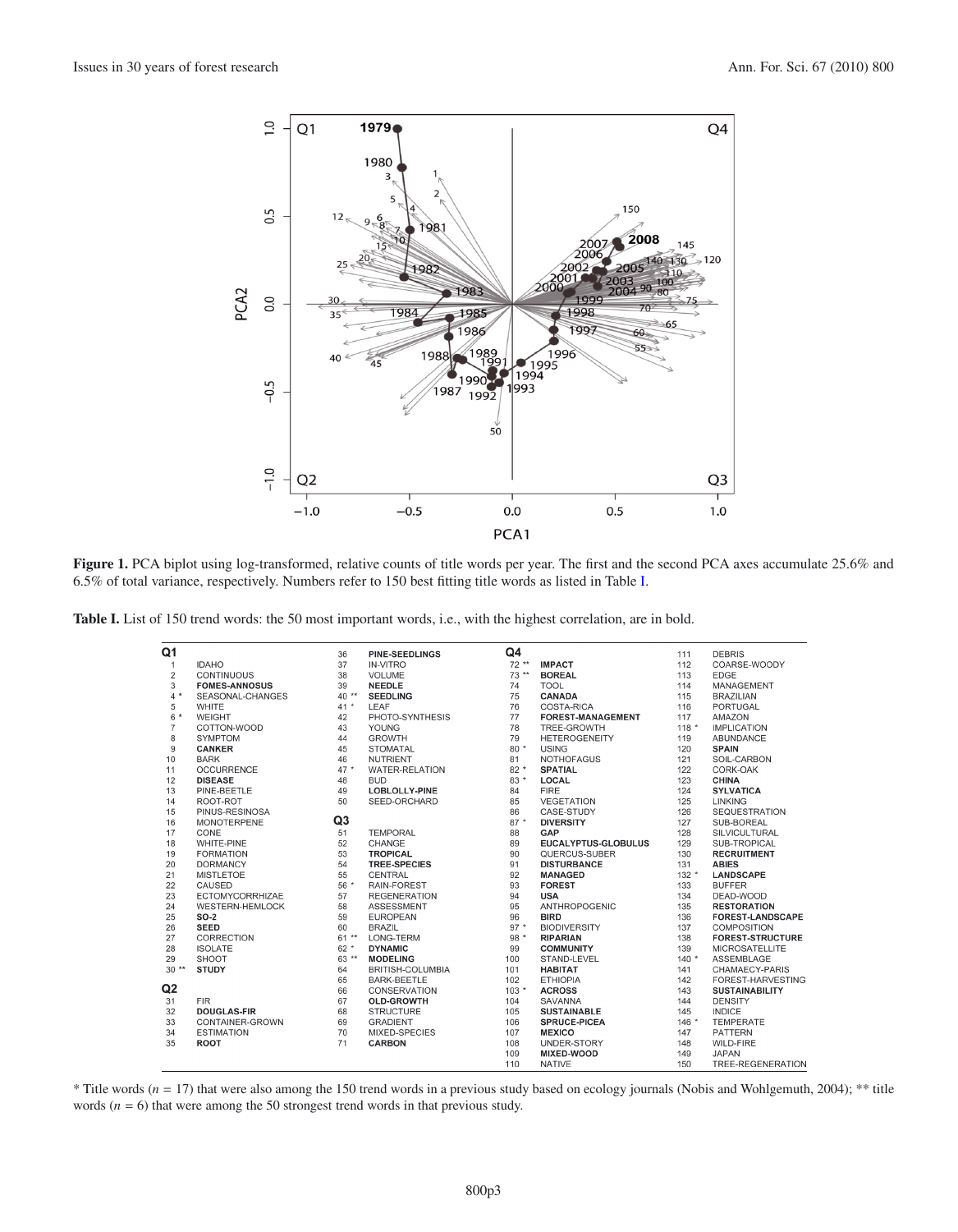<span id="page-3-0"></span>

**Figure 2.** Examples of temporal trends in relative frequencies of selected trend words representing losers (A) and winners (B), respectively. Fitted curves are calculated by cubic smoothing splines ( $df = 4$ ).

Hernandez, [1991\)](#page-6-3). For example, the marked decline of "study" both in the present paper and in Nobis and Wohlgemuth's article [\(2004\)](#page-6-1) may illustrate that ecology and forest(ry) research have become less descriptive. Losers such as "disease" and "canker" may have been replaced in titles by a more precise terminology, e.g., the names of the pathogens or diseases. Similarly, the disappearance of "Fomes annosus" coincides with a change in nomenclature, when this fungus was renamed *Heterobasidion annosum* (Soutrenon and Delatour, [1998\)](#page-6-4).

In addition to the losers shown in Figure [2A](#page-3-0), another group of negative trend words related to tree physiology is concentrated around the mid-1980s like, e.g., "photosynthesis" or "stomatal". This cluster coincides with the launching of *Tree Physiology* in 1986 – a journal not included in our corpus. Indeed, titles of articles published in that journal since 1986 contain over 50% of occurrences of "photosynthesis" or "stomatal" in all journals in the "Forestry" subject category in WoS. A fading of physiology-related words in our corpus is therefore likely to be induced less by a loss of topicality than by the creation of new specialized journals (Aussenac, [2002\)](#page-5-6).

The poor ranking or absence of economic, social and policy-related words may also be explained by the fact that other, specialized journals attract articles in these disciplines. In the "Forestry" category of WoS, however, only *Forest Policy and Economics,* launched in 2000, and *Journal of Forest Economics*, launched in 1994, explicitly cover the economic and political aspects. Sociological studies are not mentioned in their scope. Thus, there is no specialized outlet in the "Forestry" category of WoS that could divert sociological studies from forestry journals. In contrast to the physiologyrelated words, no economic words appeared in our PCA around the time of these launchings. This supports warnings that the new (post-Rio) forestry paradigm requires yet a more comprehensive level of understanding of social issues (Innes,

[2005\)](#page-5-4) and more socio-economic and policy-oriented research (Seppälä, [2004](#page-6-5)).

These few cases exemplify various reasons why words may vanish in titles: they can refer to decreasing relevance of research issues, or their disappearance corresponds to a terminological shift, or they express an orientation of authors towards new journals. As for title-words related to economic, political and sociological issues, their quasi-absence can infer that interdisciplinarity with forest(ry) research is indeed still weak.

#### **4.2. Winners**

In contrast to the well-balanced distribution of the years (16 y in Q1 and Q2 vs. 14 y in Q3 and Q4 in Fig. [1\)](#page-2-0), the 100 winners of quadrants Q3 and Q4 are obviously more numerous than the 50 losers. A similar contrast was discussed by Nobis and Wohlgemuth [\(2004\)](#page-6-1) in their study based on ecology journals. We have identified several groups of winners, which we consider representative of recent trends.

The first obvious feature of our results is the large number of ecology-related words among the strongest winners in Q4 (bold face in Tab. [I\)](#page-2-1). Words such as "community" and "diversity", shown as examples in Figure [2B](#page-3-0), or "disturbance", "habitat" and "sustainable" took off in the mid-1990s, i.e., shortly after the Earth Summit in 1992. "Landscape" and "forest-landscape" mirror the upsurge of landscape ecology as a theoretical foundation for the sustainable forest management (Mendoza et al., [2005;](#page-6-6) Schlaepfer, [1997\)](#page-6-7). "Spatial", "local", "pattern", "long-term" exemplify issues related to spatial and temporal scales, which are critical when quantifying landscape or stand heterogeneity. "Across" was interestingly associated in one third of its occurrences with "gradient" or "scale" and is therefore rather a sense-bearing word than a stop-word.

"Modeling" was a plain winner both in our study and in the 2004 study based on ecology journals. Among the 150 trend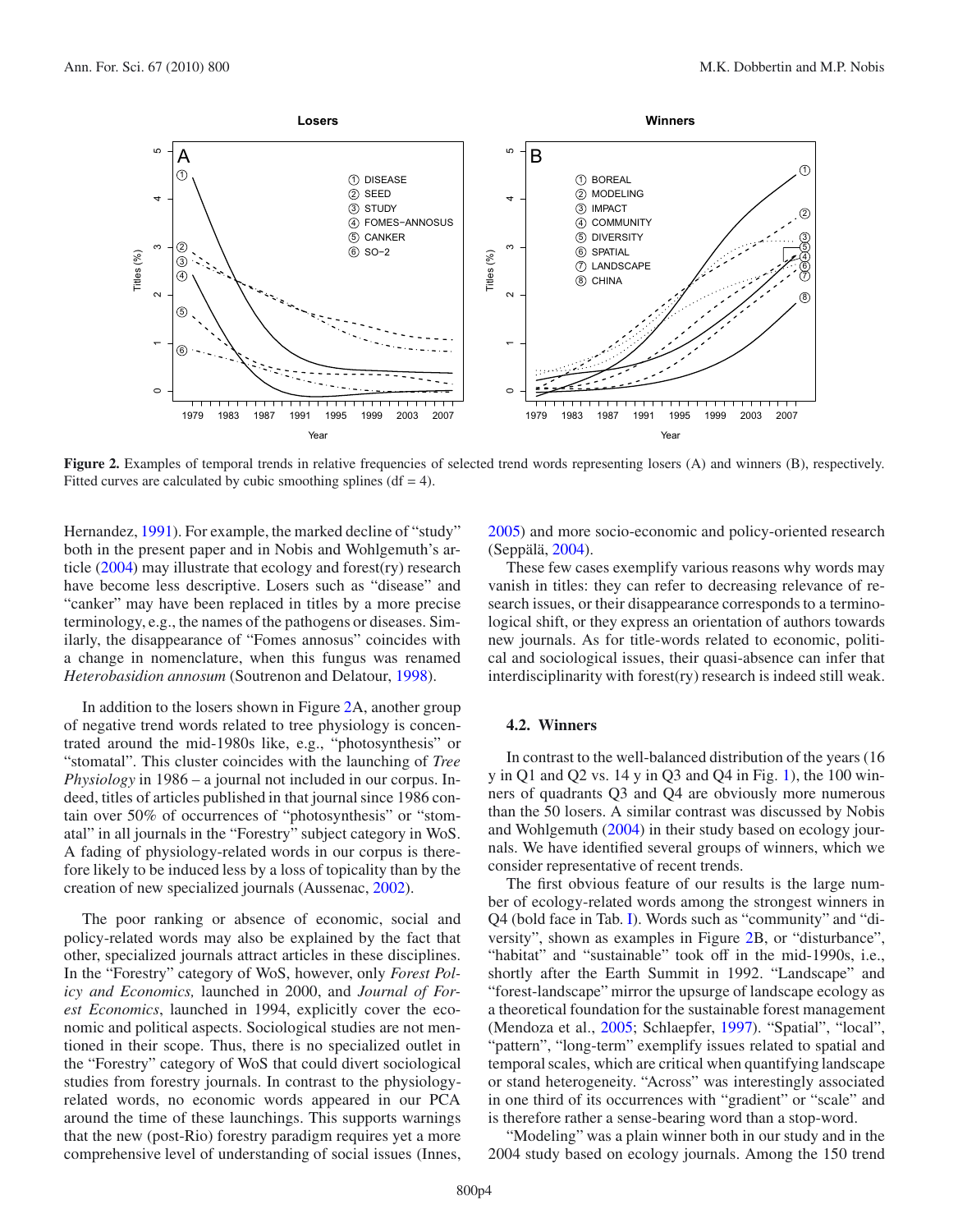

<span id="page-4-0"></span>**Figure 3.** Relative frequencies of selected ecology-related trend words and the influence of the journal *Forest Ecology and Management* (*FEM*). Solid symbols and solid curves represent data of all six journals; open symbols and dashed curves refer to relative frequencies without FEM. Fitted curves are based on cubic smoothing splines ( $df = 4$ ).

words, it is the only one referring to a research method or technique. Its annual number of occurrences in titles has been steadily increasing until reaching since 2005 levels comparable to the sum of occurrences of "model", "simulation model" and "growth model", whereas these three words have been losing ground. The high scores of "modeling" can be attributed to the rapid development of new methods in statistics, the increased computing power and the need to account for more complex interactions (Houllier, [2004\)](#page-5-7). In addition, "modeling" has a strong potency as a buzzword in titles, as opposed to the most passive and traditional connotations of "model".

"Biodiversity", a popular buzzword in ecological literature, appeared in our corpus in 1992, five years after its first mention in WoS ever. Since then, it has occurred in only 0.3% of titles on yearly average. In contrast, "diversity" has climbed much faster and is even one of the strong winners (in bold in Tab. [I\)](#page-2-1). Obviously, authors realized that titles were more efficient when they contained precise terminology rather than "biodiversity" (Kaennel, [1998\)](#page-6-8).

At first sight, the strong increase in ecology-related words may seem to be related to the high proportion (35.25%) of titles from *FEM* in our sample, as this journal focuses on forest ecology. Indeed, without the articles published in this journal, words such as "community" or "landscape" would score approximately half as many occurrences in absolute counts. However, these and others of the strongest ecologyrelated winners show a strikingly similar distribution of relative counts when *FEM* is excluded from our corpus (Fig. [3\)](#page-4-0). Thus, the ecology-related trend is influenced by *FEM* but clearly not generally driven by this journal.

Another group of winners is the one led by "boreal", which is the trend word with the fastest growth in our analysis. In over 50% of its occurrences, it is associated with words related to climate change ("carbon", "sequestration") or its consequences ("fire", "insect", "storm", "permafrost"). It also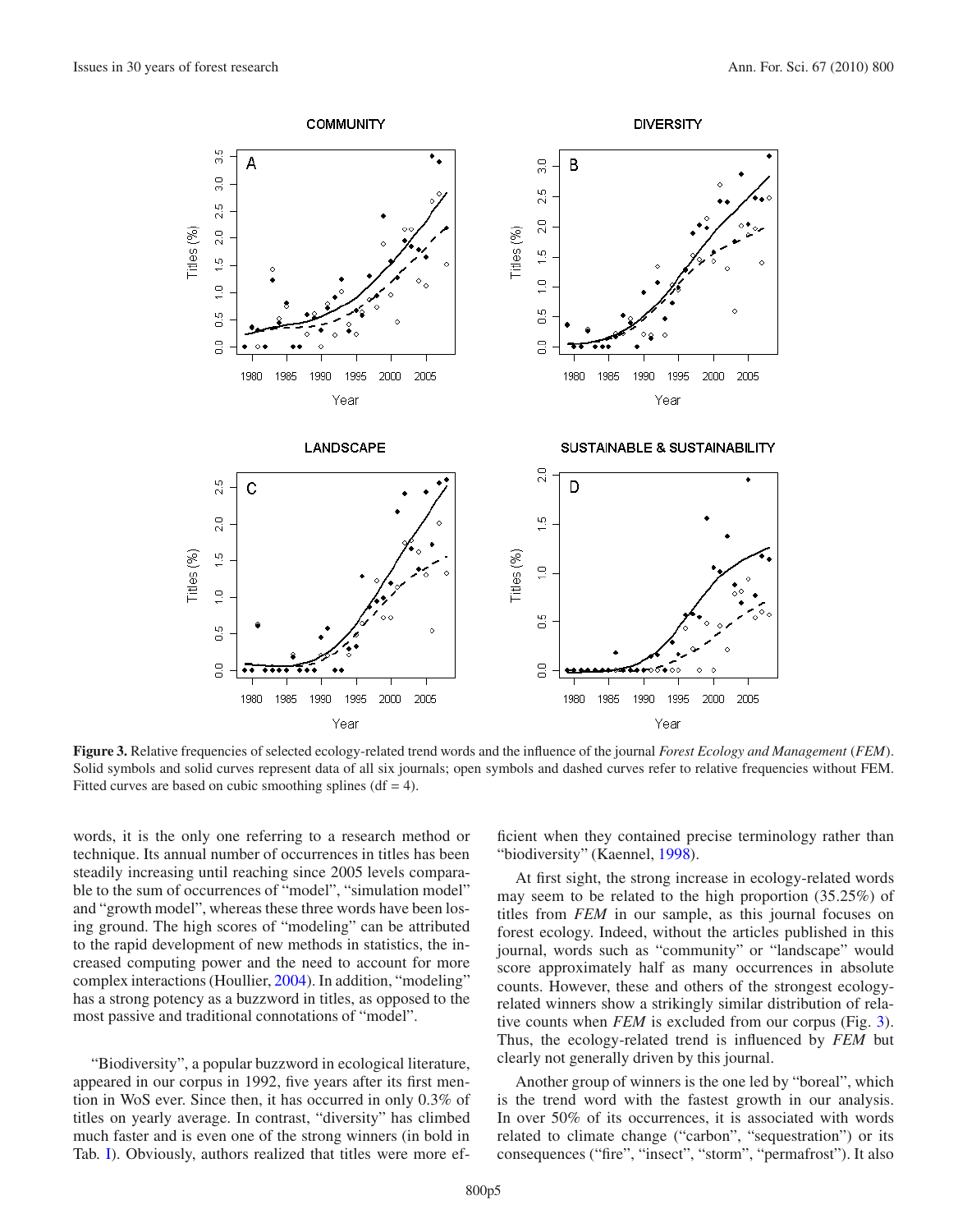appears in titles dealing with ecological issues. Besides, over 70% of the 521 articles containing "boreal" in their title have at least one author affiliated in Canada. However, since the climate change debate started raging in the 1990s, the interest and concern for boreal forests as potential victims of climate change and as carbon sinks have been growing worldwide. We therefore connect this upsurge to the climate change issue. Indeed, "carbon" is also one of the strong winners. Interestingly, its number of occurrences follows the temperature curve in the Northern Hemisphere, as shown in online Appendix B2. As for "climate change", its strength of correlation was just slightly below the threshold of the 150 trend words, which may indicate that authors consider it as a less informative title-word or even as a buzzword.

Among our winners, four ("long-term", "modeling", "impact", and "boreal") were also among the 50 strongest trend words identified by Nobis and Wohlgemuth [\(2004\)](#page-6-1) in their study based on ecology journals.

In conclusion, the winners with the strongest trend clearly reflect an opening of forest(ry) research towards ecology as well as environmental and climate change. The emergence of these trends corresponds with that of sustainable forest management after the Earth Summit and can hardly be considered a pure coincidence.

# **4.3. Do titles reflect a paradigm shift in forest(ry) science?**

As far as forest(ry) science is concerned, the Rio agreements imply: (1) interfacing with other natural sciences, in particular ecology; (2) taking into account the climate change issue; and (3) developing the dialogue with social sciences. Most recent definitions of forest(ry) science include the biological, ecological, managerial, as well as social sciences (e.g., Helms, [2002\)](#page-5-8). Our results, however, suggest a more nuanced picture. The winners of the last fifteen years do reflect an opening of journals toward ecology and climate-change related issues as well as a shift up to broader spatial and longer temporal scales.

However, social, economic and political aspects are still underrepresented. In particular, the social component is almost missing in our sample. This confirms the analyses of several authors (Andersson et al., [2005](#page-5-1); Innes, [2005;](#page-5-4) Jansen, [2008;](#page-5-9) Mulloy, [2004;](#page-6-9) Seppälä, [2004](#page-6-5)). However, the integration of social components and the expansion of interdisciplinarity probably face common obstacles. Some of these barriers are cultural, others are related to the traditional partitioning of research and teaching activities in discipline-based departments. This segmentation is still mirrored in funding organizations, professional societies and journals (Committee on Science, Engineering, and Public Policy, 2005; Glück, [2004\)](#page-5-2).

In short, the trends in the last 15 y of our sample reflect only some of the changes requested by the Earth Summit. And they definitely do not have the magnitude of an "intellectually violent revolution", as in Kuhn's definition of paradigm shift (1962).

#### **5. CONCLUSIONS**

By applying an indirect gradient analysis (PCA) to title words from a sample of six forest(ry) journals, we have shown a clear time trend in these title words. Some have disappeared, and with them the concepts and issues they represent, either for lack of topicality or because they were attracted by new, more specialized journals. Other issues, especially those related to climate-change and ecology, have increasingly been used in the past fifteen years. With respect to these issues, a new research agenda has obviously been set up to develop a broader knowledge base and to account for the multi-functionality of forests as one of the pillars of sustainable forest management. However, socio-economic aspects are still underrepresented.

**Acknowledgements:** We are thankful to Matthias Dobbertin for stimulating comments in an earlier version of our manuscript and two anonymous reviewers whose suggestions led to substantial reformulation of the arguments presented here.

# **REFERENCES**

- <span id="page-5-0"></span>Adams W.M., 2006. The future of sustainability: re-thinking environment and development in the twenty-first century, Report of the IUCN Renowned Thinkers Meeting, 29–31 January 2006, http://[cmsdata.](http://cmsdata.iucn.org/downloads/iucn_future_of_sustanability.pdf) iucn.org/downloads/[iucn\\_future\\_of\\_sustanability.pdf,](http://cmsdata.iucn.org/downloads/iucn_future_of_sustanability.pdf) retrieved on: 2010-06-24.
- <span id="page-5-1"></span>Andersson F., Angelstam P., Feger K.H., Hasenhauer H., Kräuchi N., Marell A., Matteuci G., Schneider U., and Tabbush P., 2005. A research strategy for sustainable forest management in Europe, Groupement d'Intérêt Public Ecosystèmes Forestiers, Paris, 149 p.
- <span id="page-5-6"></span>Aussenac G., 2002. From the "Annales de l'École Nationale des Eaux et Forêts" to the "Annals of Forest Science", eighty years of forestry science publications in France. Ann. For. Sci. 59: 789–793.
- Committee on Science, Engineering, and Public Policy (COSEPUP), 2005. Facilitating interdisciplinary research. Nat. Acad. Press, Washington, D.C., 332 p.
- <span id="page-5-2"></span>Glück P., 2004. Response to "The role of research in the MCPFE" – Research needs in the pan-European process: the role of EFI. In: Baines C. (Ed.), Forest Research Crossing Borders. EFI Proc. 50: 97–101.
- <span id="page-5-8"></span>Helms J.A., 2002. Forest, forestry, forester. What do these terms mean? J. For. 100: 15–19.
- <span id="page-5-5"></span>Hettelingh J.P., Posch M., and Slootweg J., 2005. Status of European critical loads and dynamic modelling. In: Hettelingh J.P., Posch M., and Slootweg J. (Eds.), CCE Status Report 2005, Coordination Centre for Effects, Bilthoven, Netherlands, pp. 9–26.
- <span id="page-5-3"></span>Hickey G.M. and Nitschke C.R., 2005. Crossing disciplinary boundaries in forest research: an international challenge. For. Chron. 81: 321– 323.
- <span id="page-5-7"></span>Houllier F., 2004. How to respond to emerging research needs in Europe? In: Baines C. (Ed.), Forest research crossing borders. EFI Proc. 50: 137–142.
- <span id="page-5-4"></span>Innes J.L., 2005. Multidisciplinarity, interdisciplinarity and training in forestry and forest research. For. Chron. 81: 324–329.
- IPCC, 2007. Climate Change 2007: Synthesis Report. Contribution of Working Groups I, II and III to the Fourth Assessment Report of the Intergovernmental Panel on Climate Change [Core Writing Team, In: Pachauri R.K and Reisinger A. (Eds.)]. IPCC, Geneva, Switzerland, 104 p.
- <span id="page-5-9"></span>Jansen G., 2008. Communication between forest scientists and forest policy-makers in Europe – a survey on both sides of the science/policy interface. For. Policy Econ. 10: 183–194.